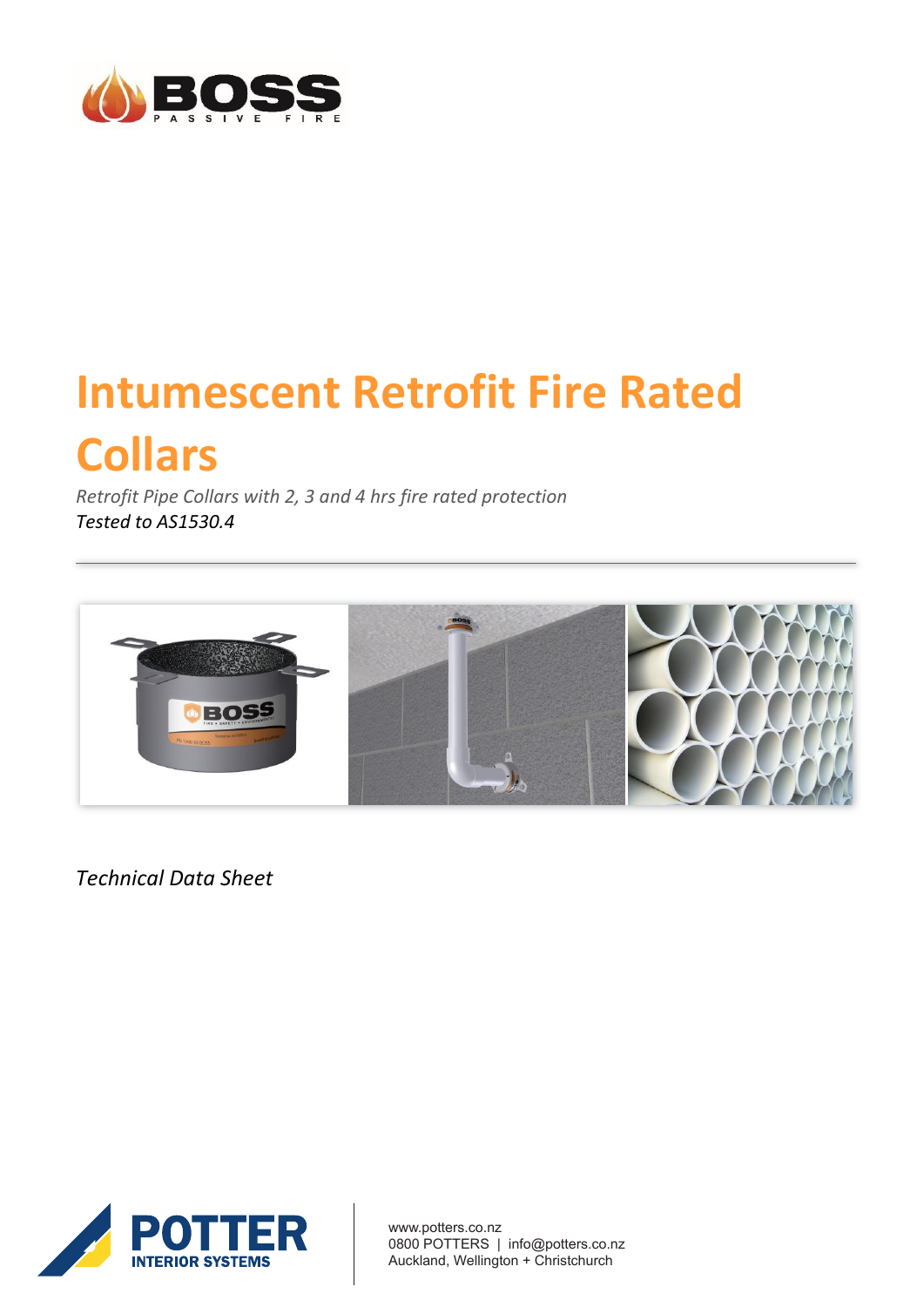

# **KEY BENEFITS**

- High performance 2, 3 and 4 hrs Fire Rating
- Approved for Plasterboard, Masonry and Speedpanel walls & floors
- Simple to use and install
- Improved acoustic properties
- Sizes available from 25mm 330mm diameter
- Tested to AS1530.4

### **INTRODUCTION**



BOSS Retrofit Fire Collars prevent the spread of fire where PVC and PE plumbing pipes penetrate concrete fire walls and floors. Also for use on PP-R pipes, and polybutylene pipes.

Boss Fire Collars are suitable for on walls and floors. With the addition of the optional 'click on' flange oversize holes may be accommodated.

Unlike intumescent assisted mechanical damper type fire collars, Boss Fire Collars contain no fusible links or moving parts to require servicing. As the fire stopping intumescent material in our product is around the outside of the uninterrupted pipe it does not affect the performance of the pipe.



## **INSTALLATION**

- Ensure contact surface for collar is flat and free from obstructions.
- Clean away all dirt and loose materials.



• Seal any gaps around the pipe using BOSS FireMastic-300™ to maximise acoustic and smoke seal performance.



- Select suitable steel fixings which do not rely on plastic components for grip (i.e. 50mm x M5 steel masonry screws with penny washers, 50mm x M5 'thru type' sleeve anchors, M5 spring toggle or hollow wall anchors).
- To fit the collar, open the collar by twisting the body to unlatch the holding clip and widen the opening to allow it to wrap around the pipe. Close the collar around the pipe and refasten the holding clip.
- Where holes for fixings need to be pre-drilled, place the collar around the pipe and mark the fixing positions on the wall/floor through the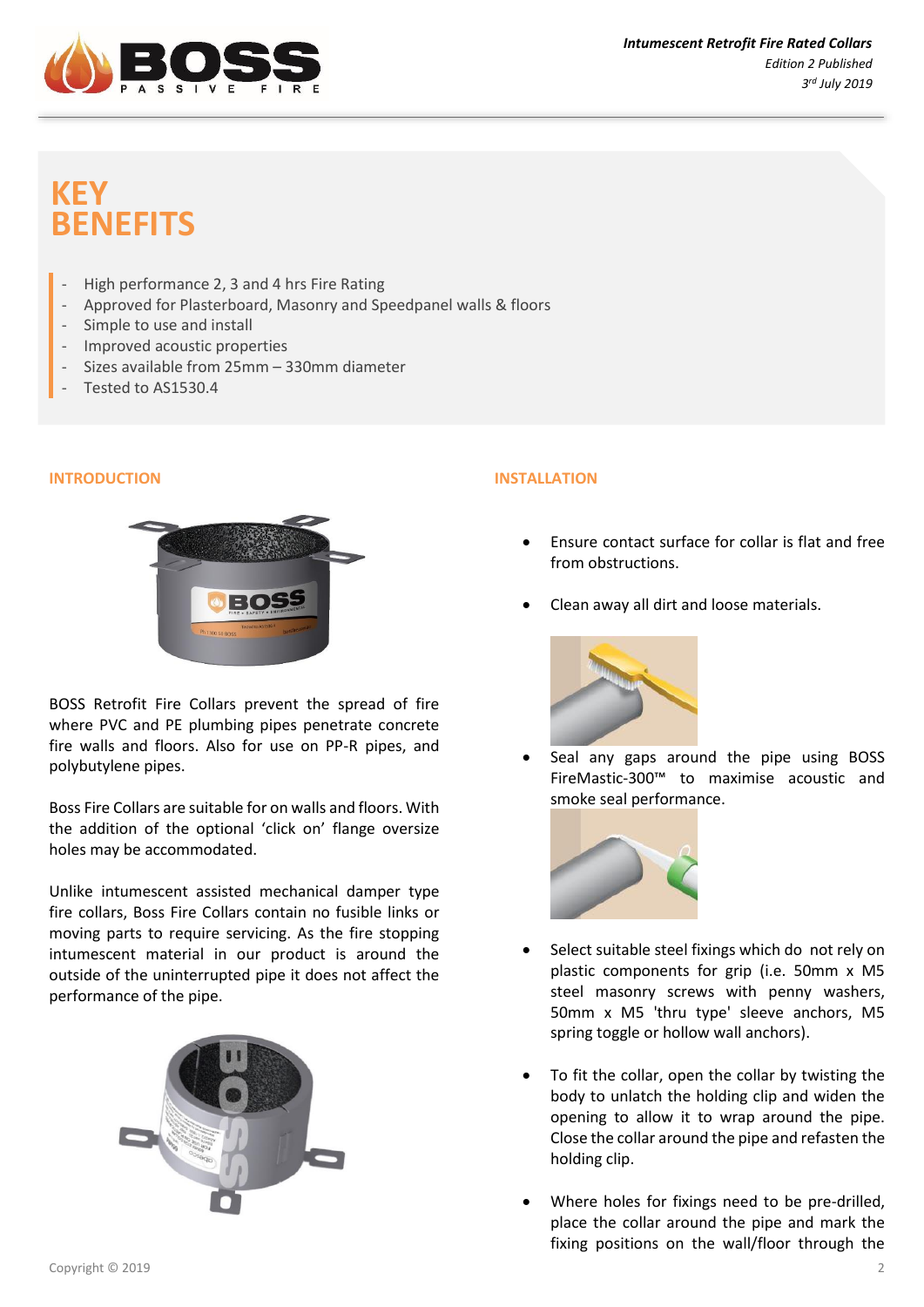

fixing tabs before removing and drilling suitably sized holes.



- Fix the collar around the pipe using the slide lock or toggle latch and position against the surface aligning the holes in the fixing tabs with the predrilled holes as appropriate.
- Complete the mechanical fixing to the surface using the selected steel fixings.



• Note: Collars should be fixed to both sides of walls and to the underside of floors only.



### **SIZES**

| Part<br>ID  | <b>Description</b>          | <b>Outside</b><br>Dia.<br>(A) | <b>Dia Incl</b><br><b>Fixing</b><br><b>Lugs</b><br>(B) | <b>Height</b><br>(C) |
|-------------|-----------------------------|-------------------------------|--------------------------------------------------------|----------------------|
| RFC-<br>25  | 25mm<br>Retrofit<br>Collar  | 36mm                          | 80mm                                                   | 52mm                 |
| RFC-<br>32  | 32mm<br>Retrofit<br>Collar  | 50mm                          | 92mm                                                   | 52mm                 |
| RFC-<br>40  | 40mm<br>Retrofit<br>Collar  | 51mm                          | 100mm                                                  | 52mm                 |
| RFC-<br>50  | 50mm<br>Retrofit<br>Collar  | 73mm                          | <b>116mm</b>                                           | 52mm                 |
| RFC-<br>65  | 65mm<br>Retrofit<br>Collar  | 85mm                          | 130mm                                                  | 52mm                 |
| RFC-<br>80  | 80mm<br>Retrofit<br>Collar  | 99mm                          | 143mm                                                  | 52mm                 |
| RFC-<br>100 | 100mm<br>Retrofit<br>Collar | 131mm                         | 178mm                                                  | 52mm                 |
| RFC-<br>150 | 150mm<br>Retrofit<br>Collar | 190mm                         | 235mm                                                  | 62mm                 |